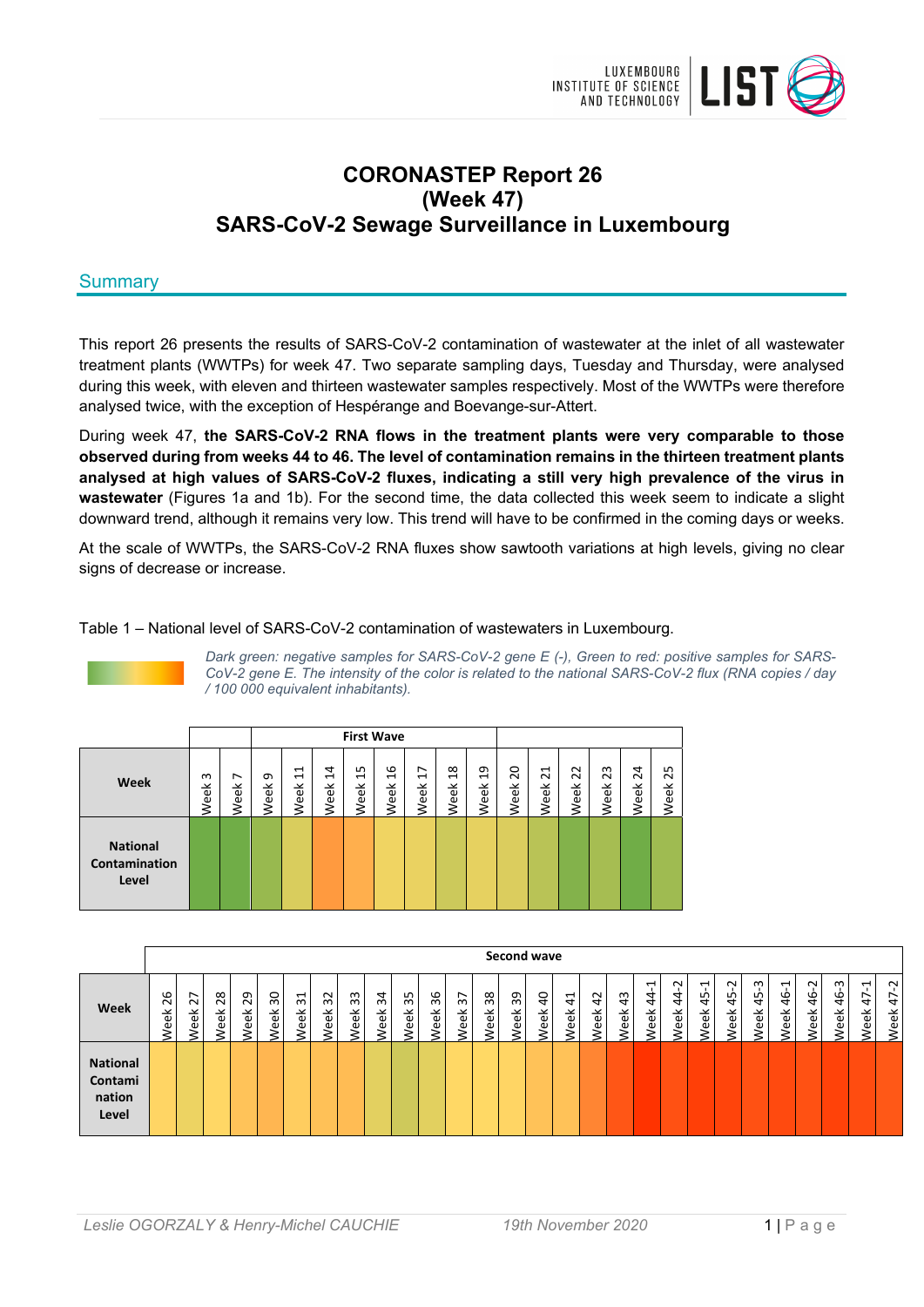

*Figure 1a – RT-qPCR quantification time-course monitoring of SARS-CoV-2 (E gene) in Luxembourgish wastewater samples from December 2019 to November 2020. Grey squares: daily-confirmed cases for Luxembourgish residents (https://data.public.lu/fr/datasets/donnees-covid19/), dots: cumulative SARS-CoV-2 flux (RNA copies / day / 100 000 equivalent inhabitants). Blue line: Loess regression of the cumulative SARS-CoV-2 flux (RNA copies / day / 100 000 equivalent inhabitants).* 



*Figure 2b – Close-up of Figure 1a showing results from September 1st on.* 

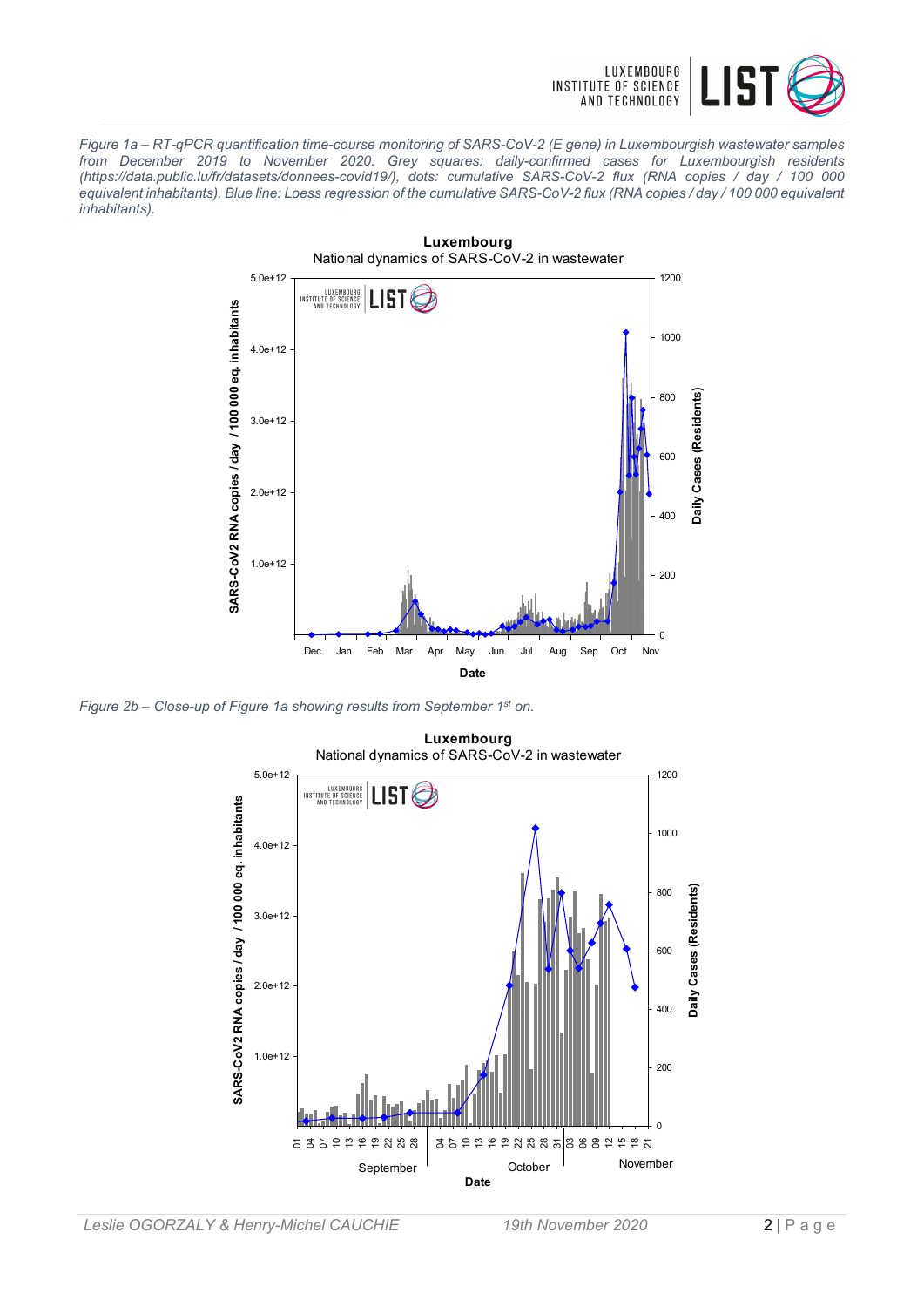

*Table 2 - Level of SARS-CoV-2 contamination of each analyzed wastewater treatment plant in Luxembourg during the second wave. BEG: Beggen, BET: Bettembourg, SCH: Schifflange, BLE: Bleesbruck, MER: Mersch, PET: Pétange, HES: Hespèrange, ECG: Echternach, UEB: Uebersyren, GRE: Grevenmacher, TRO: Troisvierges, BOE: Boevange sur Attert, WIL: Wiltz* 



*Dark green: negative samples for SARS-CoV-2 gene E (-), Green to red: positive samples for SARS-CoV-2 gene E. The intensity of the color is related to the RT-qPCR signal (Ct values) Grey boxes: no data* 

|            |        |         |         |                   |         |         |         |         |            |         |         |         |                                      |         |         |         |         |         |         |         | 2020    |         |         |         |         |         |         |                    |         |         |         |         |           |           |           |           |           |           |           |           |           |           |
|------------|--------|---------|---------|-------------------|---------|---------|---------|---------|------------|---------|---------|---------|--------------------------------------|---------|---------|---------|---------|---------|---------|---------|---------|---------|---------|---------|---------|---------|---------|--------------------|---------|---------|---------|---------|-----------|-----------|-----------|-----------|-----------|-----------|-----------|-----------|-----------|-----------|
|            |        |         |         | <b>First wave</b> |         |         |         |         |            |         |         |         |                                      |         |         |         |         |         |         |         |         |         |         |         |         |         |         | <b>Second wave</b> |         |         |         |         |           |           |           |           |           |           |           |           |           |           |
| WWTP       | Week 9 | Week 11 | Week 14 | Week 15           | Week 16 | Week 17 | Week 18 | Week 19 | 20<br>Week | Week 21 | Week 22 | Week 23 | $\overline{24}$<br>Week <sup>2</sup> | Week 25 | Week 26 | Week 27 | Week 28 | Week 29 | Week 30 | Week 31 | Week 32 | Week 33 | Week 34 | Week 35 | Week 36 | Week 37 | Week 38 | Week 39            | Week 40 | Week 41 | Week 42 | Week 43 | Week 44-1 | Week 44-2 | Week 45-1 | Week 45-2 | Week 45-3 | Week 46-1 | Week 46-2 | Week 46-3 | Week 47-1 | Week 47-2 |
| <b>BEG</b> |        |         |         |                   |         |         |         |         |            |         |         |         |                                      |         |         |         |         |         |         |         |         |         |         |         |         |         |         |                    |         |         |         |         |           |           |           |           |           |           |           |           |           |           |
| <b>BET</b> |        |         |         |                   |         |         |         |         |            |         |         |         |                                      |         |         |         |         |         |         |         |         |         |         |         |         |         |         |                    |         |         |         |         |           |           |           |           |           |           |           |           |           |           |
| <b>SCH</b> |        |         |         |                   |         |         |         |         |            |         |         |         |                                      |         |         |         |         |         |         |         |         |         |         |         |         |         |         |                    |         |         |         |         |           |           |           |           |           |           |           |           |           |           |
| <b>BLE</b> |        |         |         |                   |         |         |         |         |            |         |         |         |                                      |         |         |         |         |         |         |         |         |         |         |         |         |         |         |                    |         |         |         |         |           |           |           |           |           |           |           |           |           |           |
| <b>MER</b> |        |         |         |                   |         |         |         |         |            |         |         |         |                                      |         |         |         |         |         |         |         |         |         |         |         |         |         |         |                    |         |         |         |         |           |           |           |           |           |           |           |           |           |           |
| <b>PET</b> |        |         |         |                   |         |         |         |         |            |         |         |         |                                      |         |         |         |         |         |         |         |         |         |         |         |         |         |         |                    |         |         |         |         |           |           |           |           |           |           |           |           |           |           |
| <b>HES</b> |        |         |         |                   |         |         |         |         |            |         |         |         |                                      |         |         |         |         |         |         |         |         |         |         |         |         |         |         |                    |         |         |         |         |           |           |           |           |           |           |           |           |           |           |
| <b>ECH</b> |        |         |         |                   |         |         |         |         |            |         |         |         |                                      |         |         |         |         |         |         |         |         |         |         |         |         |         |         |                    |         |         |         |         |           |           |           |           |           |           |           |           |           |           |
| <b>UEB</b> |        |         |         |                   |         |         |         |         |            |         |         |         |                                      |         |         |         |         |         |         |         |         |         |         |         |         |         |         |                    |         |         |         |         |           |           |           |           |           |           |           |           |           |           |
| <b>GRE</b> |        |         |         |                   |         |         |         |         |            |         |         |         |                                      |         |         |         |         |         |         |         |         |         |         |         |         |         |         |                    |         |         |         |         |           |           |           |           |           |           |           |           |           |           |
| <b>TRO</b> |        |         |         |                   |         |         |         |         |            |         |         |         |                                      |         |         |         |         |         |         |         |         |         |         |         |         |         |         |                    |         |         |         |         |           |           |           |           |           |           |           |           |           |           |
| <b>BOE</b> |        |         |         |                   |         |         |         |         |            |         |         |         |                                      |         |         |         |         |         |         |         |         |         |         |         |         |         |         |                    |         |         |         |         |           |           |           |           |           |           |           |           |           |           |
| <b>WIL</b> |        |         |         |                   |         |         |         |         |            |         |         |         |                                      |         |         |         |         |         |         |         |         |         |         |         |         |         |         |                    |         |         |         |         |           |           |           |           |           |           |           |           |           |           |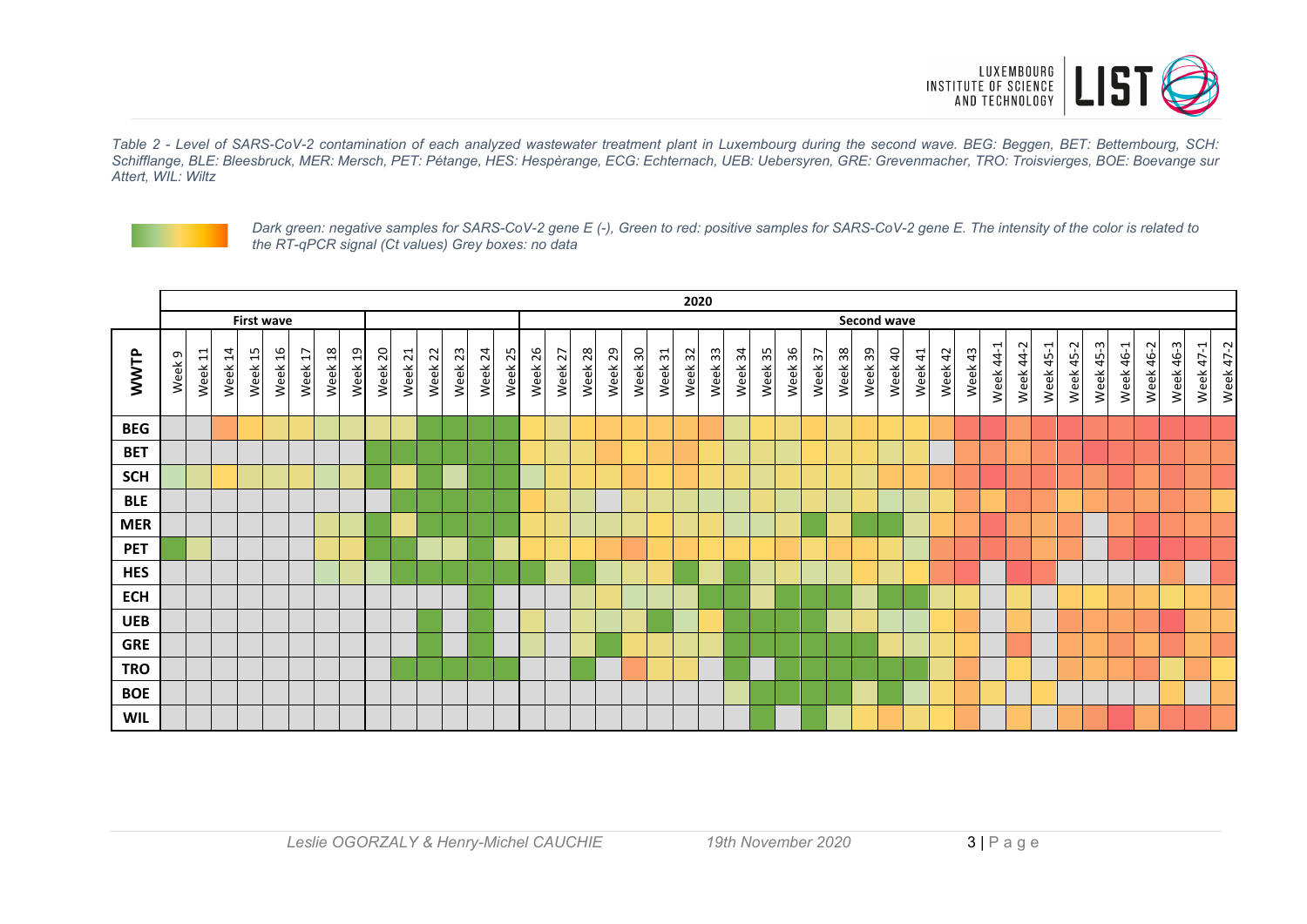











**Date**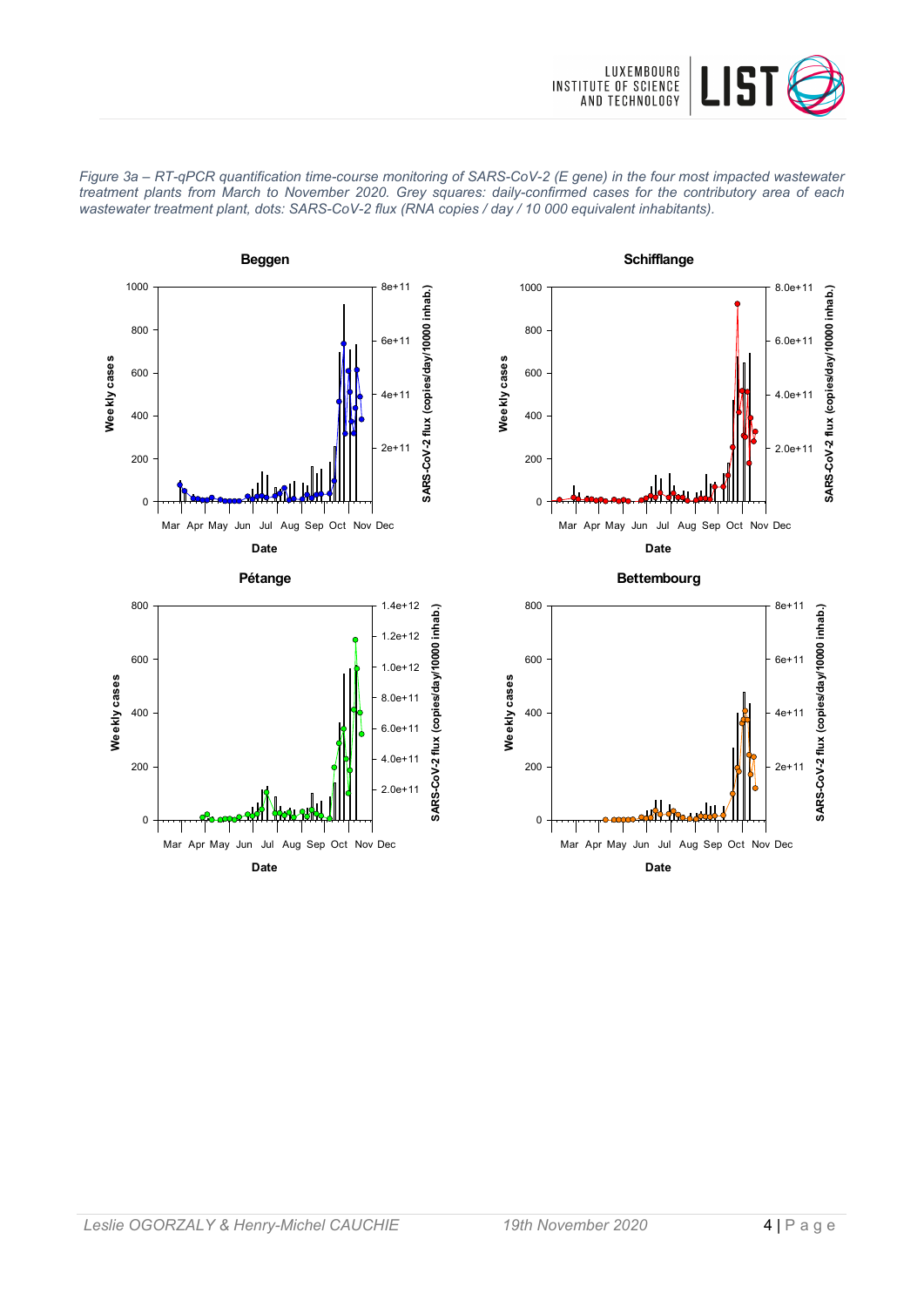





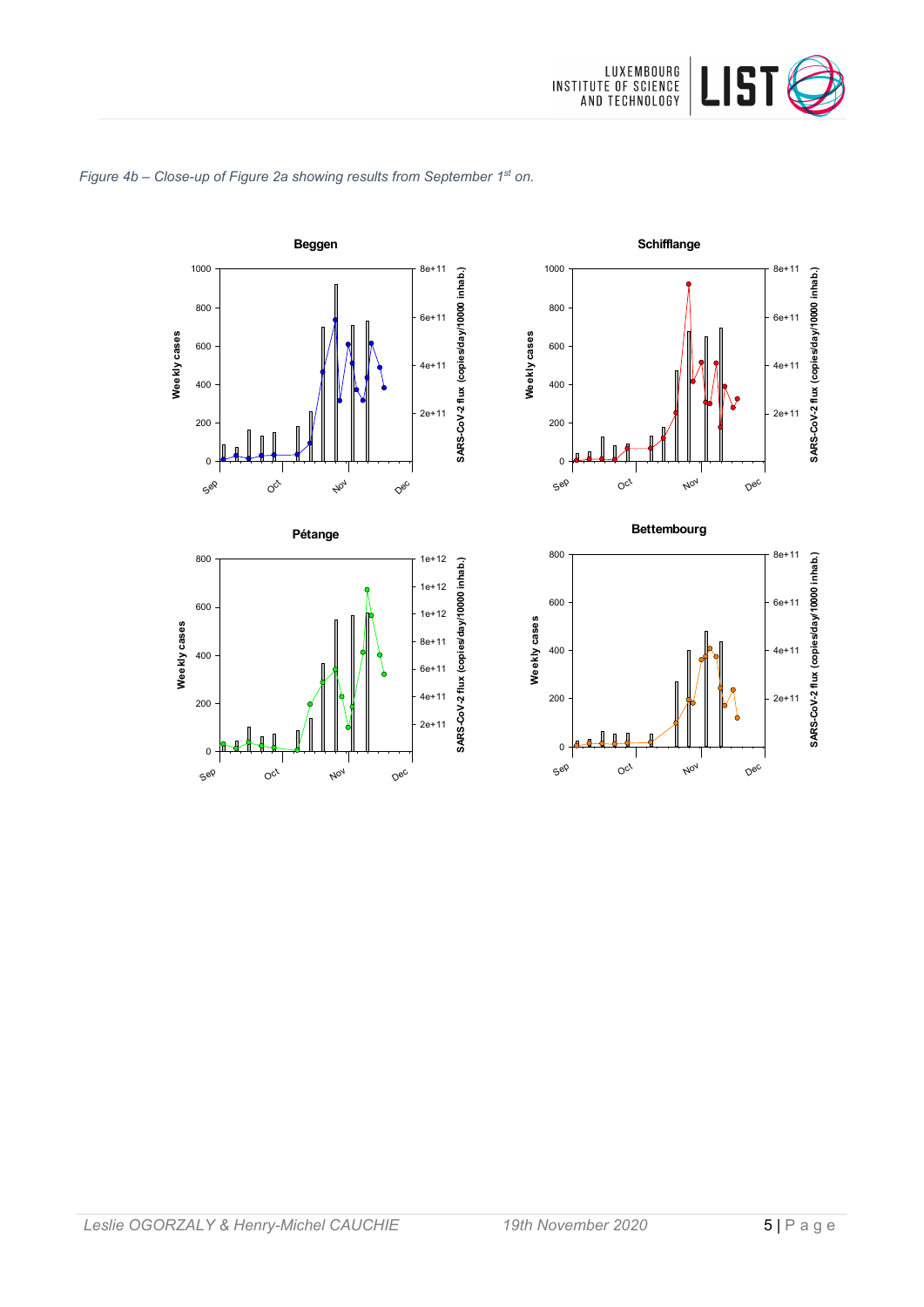

*Figure 5a – RT-qPCR quantification time-course monitoring of SARS-CoV-2 (E gene) in Hespérange, Mersch and Boevange-sur-Attert wastewater treatment plants from March to November 2020. Grey squares: daily-confirmed cases for the contributory area of each wastewater treatment plant, dots: SARS-CoV-2 flux (RNA copies / day / 10 000 equivalent inhabitants).*



**Date**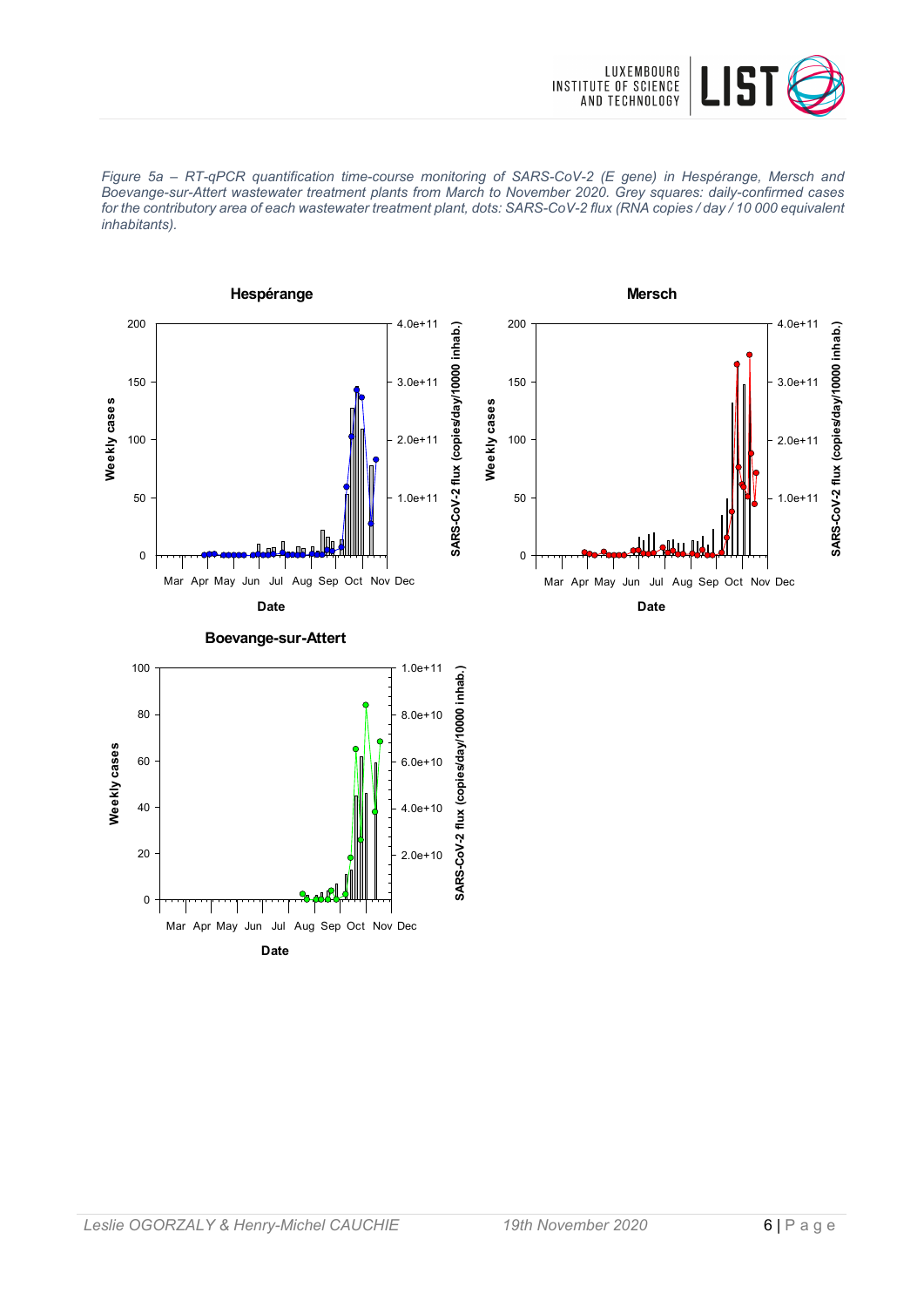





**Date**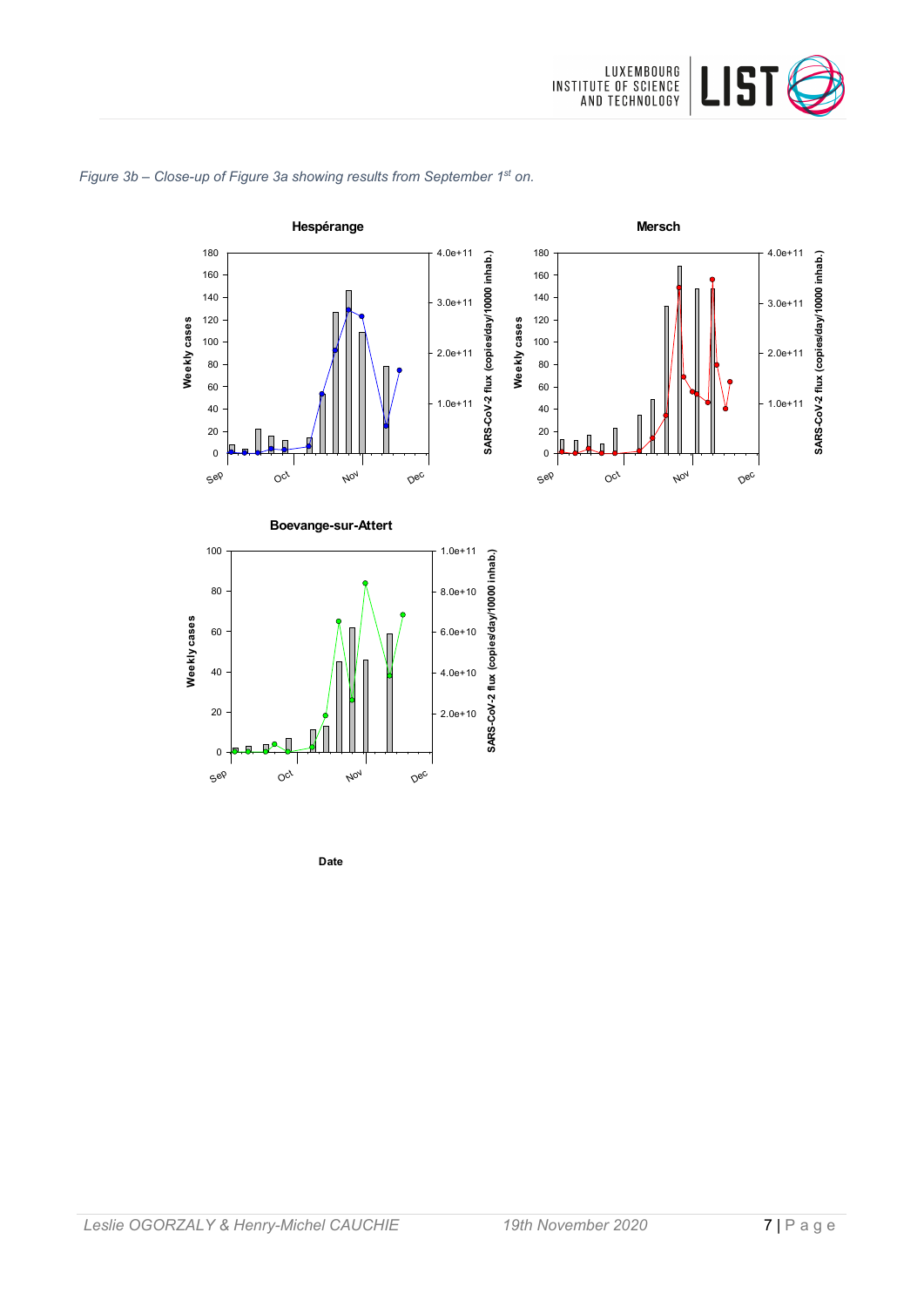

*Figure 6a – RT-qPCR quantification time-course monitoring of SARS-CoV-2 (E gene) in SIDEST wastewater treatment plants from March to November 2020. Grey squares: daily-confirmed cases for the contributory area of each wastewater treatment plant, dots: SARS-CoV-2 flux (RNA copies / day / 10 000 equivalent inhabitants).*





**Date** Mar Apr May Jun Jul Aug Sep Oct Nov Dec

0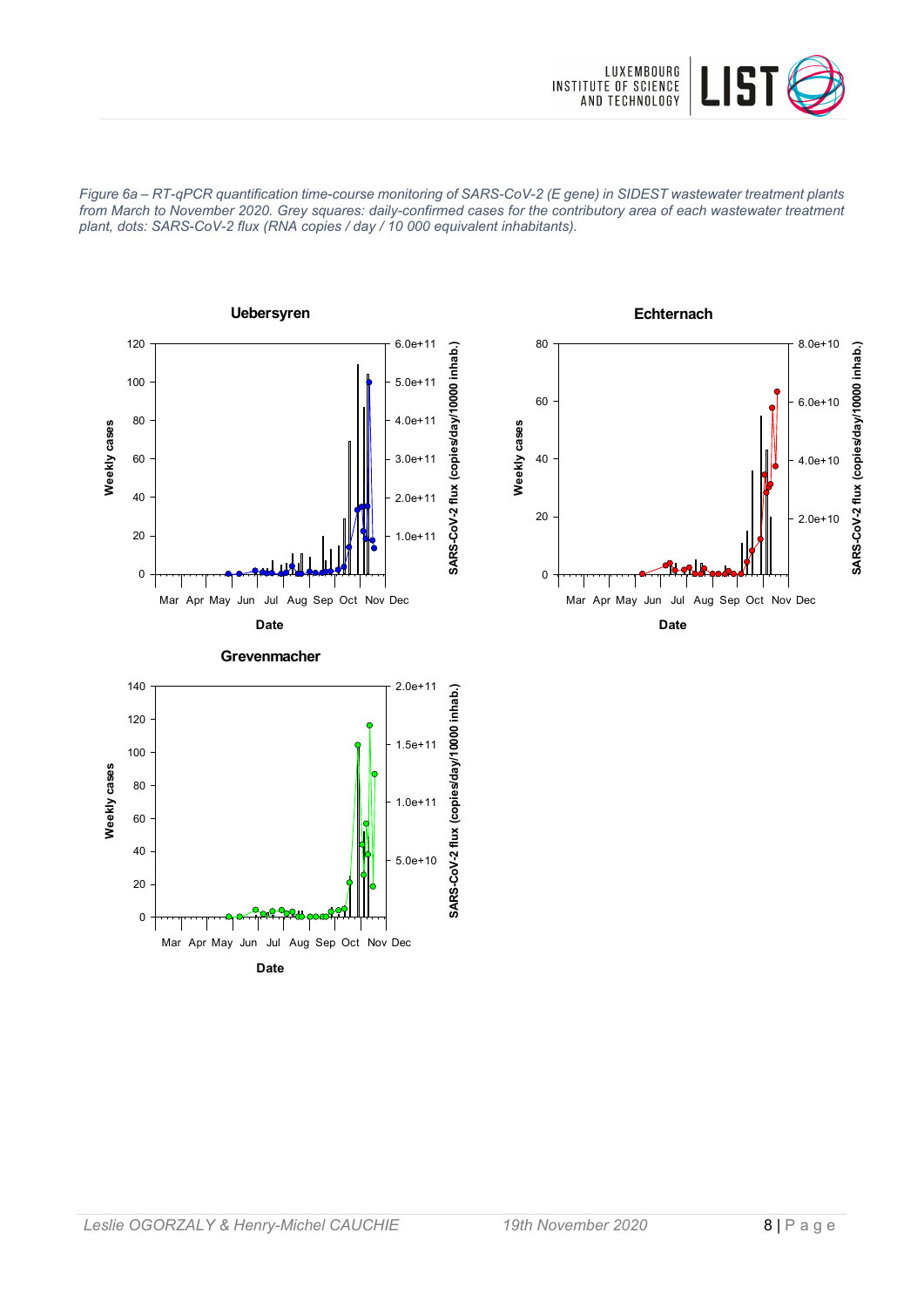





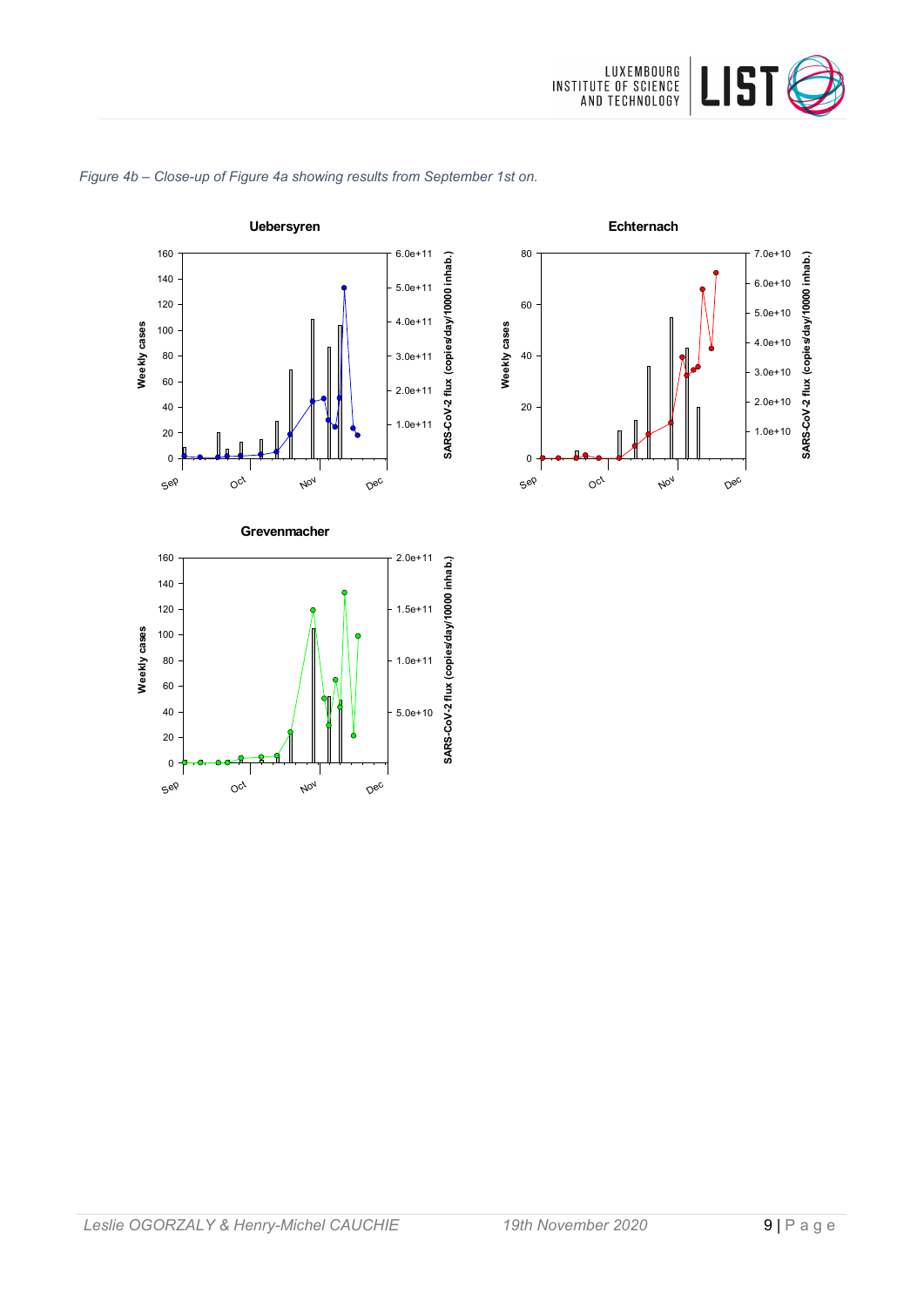





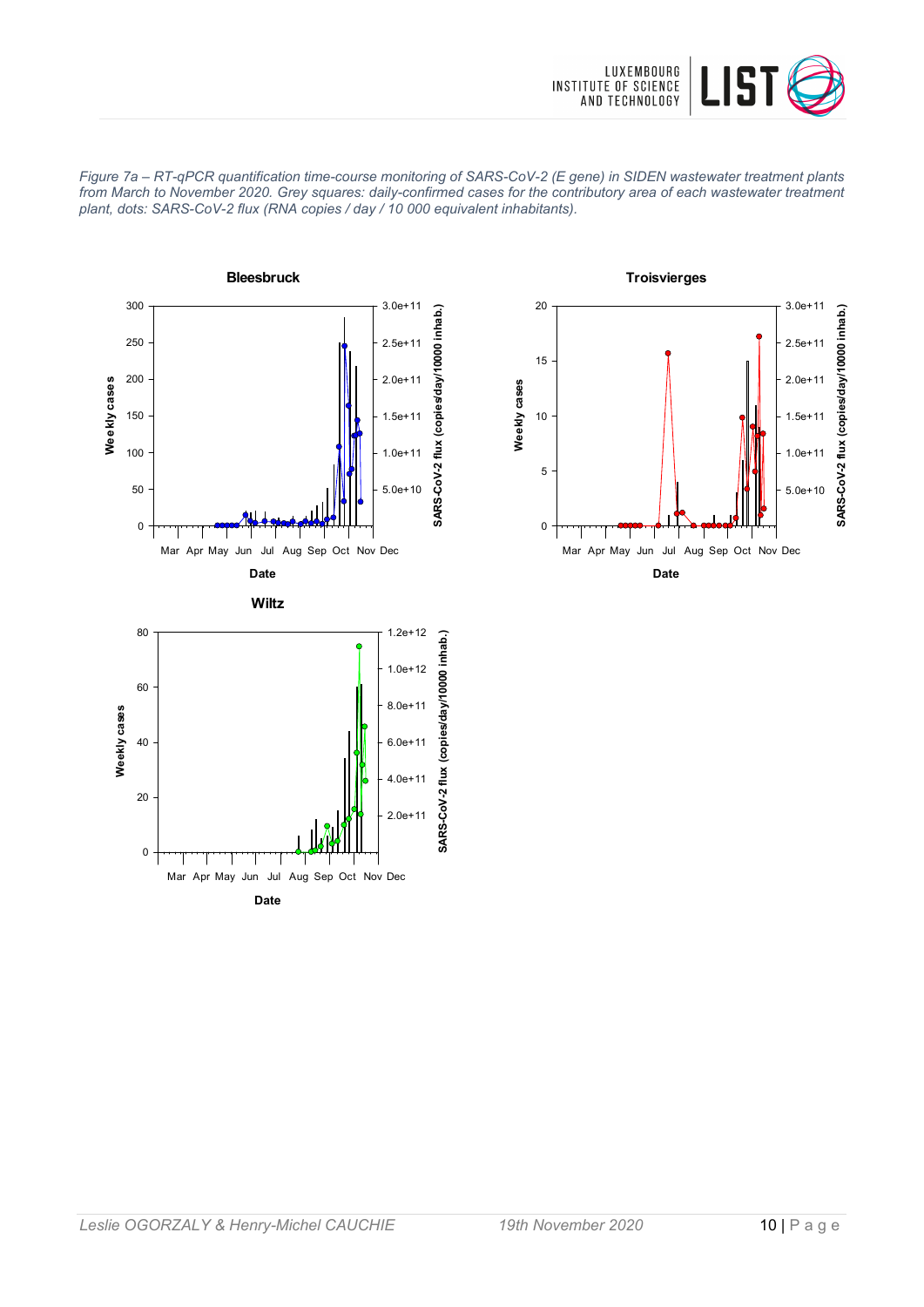





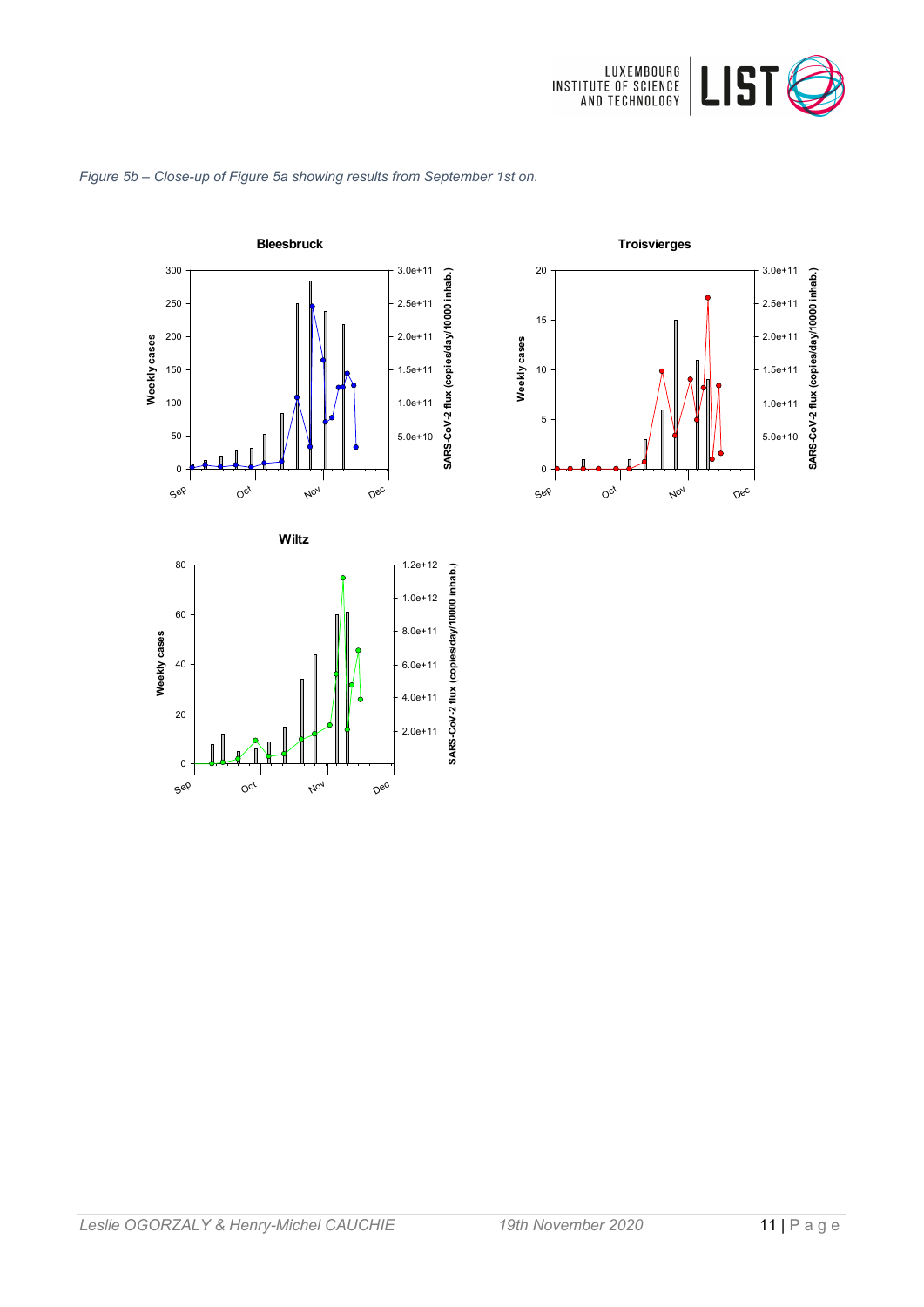

#### *Table 3- Timing of sewage sampling since the beginning of the CORONASTEP study*

|                     |                                           |                          |                |                | 2019           |                |                |                        |                  |                        |                |                |                |                |                        |              |            |                         |                        |            |                 |                         |            |                |            | 2020       |         |              |                        |            |              |            |            |              |              |            |                        |              |                        |                       |                        |                          |                         |                  |                  |
|---------------------|-------------------------------------------|--------------------------|----------------|----------------|----------------|----------------|----------------|------------------------|------------------|------------------------|----------------|----------------|----------------|----------------|------------------------|--------------|------------|-------------------------|------------------------|------------|-----------------|-------------------------|------------|----------------|------------|------------|---------|--------------|------------------------|------------|--------------|------------|------------|--------------|--------------|------------|------------------------|--------------|------------------------|-----------------------|------------------------|--------------------------|-------------------------|------------------|------------------|
| <b>WWTP</b>         | acity<br>inhabitants)<br>cap<br>Max<br>ၜႍ | Inhabitants<br>connected | 41<br>Week     | 43<br>Week     | 46<br>Week     | 51<br>Week     | m<br>Week      | $\overline{ }$<br>Week | $\sigma$<br>Week | $\overline{1}$<br>Week | 14<br>Week     | ٣,<br>Week     | 16<br>Week     | H<br>Week      | $\frac{8}{18}$<br>Week | ្អ<br>Week   | 20<br>Week | $\overline{21}$<br>Week | $\overline{2}$<br>Week | 23<br>Week | $^{24}$<br>Week | 25<br>Week <sup>2</sup> | 26<br>Week | 27<br>Week     | 28<br>Week | 29<br>Week | Week 30 | 31<br>Week   | $\mathfrak{L}$<br>Week | 33<br>Week | 34<br>Week   | 35<br>Week | 36<br>Week | 57<br>Week   | $38$<br>Week | 39<br>Week | $\overline{a}$<br>Week | Week 41      | $\overline{4}$<br>Week | $\frac{3}{4}$<br>Week | $\overline{4}$<br>Week | 45<br>Week               | 46<br>Week              | 47<br>Week       | samples<br>Total |
| Beggen              | 210000                                    | 139731                   |                |                |                |                |                |                        |                  |                        |                |                |                |                | $\mathbf{1}$           | $\mathbf{1}$ |            |                         |                        |            |                 | $\mathbf{1}$            |            |                |            |            |         |              |                        |            |              |            |            |              |              |            |                        | 1            |                        |                       |                        | $\overline{3}$           | $\overline{\mathbf{3}}$ | $\overline{2}$   | 38               |
| Bettembourg         | 95000                                     | 53606                    |                |                |                |                |                |                        |                  |                        |                |                |                |                |                        |              |            |                         |                        |            |                 |                         |            |                |            |            |         |              |                        |            |              |            |            |              |              |            |                        |              |                        |                       |                        | $\overline{\mathbf{3}}$  | $\overline{\mathbf{3}}$ | $\overline{2}$   | 31               |
| Schifflange         | 90000                                     | 68143                    |                |                |                |                |                |                        |                  | $\mathbf{1}$           |                |                |                |                |                        |              |            |                         |                        |            |                 |                         |            |                |            |            |         |              |                        |            |              |            |            |              |              |            |                        |              |                        |                       |                        | $\overline{\mathbf{3}}$  | $\overline{\mathbf{3}}$ | $\overline{2}$   | 46               |
| Bleesbrück          | 80000                                     | 30930                    |                |                |                |                |                |                        |                  |                        |                |                |                |                |                        |              |            |                         |                        |            |                 | $\mathbf{1}$            |            |                |            |            |         |              |                        |            |              |            |            |              |              |            |                        |              |                        |                       |                        | $\mathbf{a}$             | $\overline{\mathbf{3}}$ | $\overline{2}$   | 30               |
| Mersch              | 70000                                     | 30473                    |                |                |                |                |                |                        |                  |                        |                |                |                |                | $\mathbf{1}$           | $\mathbf{1}$ |            | $\mathbf{1}$            |                        |            |                 |                         |            |                |            |            |         |              |                        |            |              |            |            |              |              |            |                        | 1            |                        |                       |                        | $\overline{2}$           | $\overline{\mathbf{3}}$ | $\overline{2}$   | 33               |
| Pétange             | 50000                                     | 59481                    |                |                |                |                |                |                        |                  | $\mathbf{1}$           |                |                |                |                |                        |              |            |                         |                        |            |                 |                         |            |                |            |            |         |              |                        |            |              |            |            |              |              |            |                        |              |                        |                       |                        | $\overline{\phantom{0}}$ | $\overline{\mathbf{3}}$ | $\overline{2}$   | 41               |
| Hesperange          | 36000                                     | 15479                    |                |                |                |                |                |                        |                  |                        |                |                |                |                |                        | $\mathbf{1}$ |            |                         |                        |            |                 | $\mathbf{1}$            |            |                |            |            |         |              |                        |            |              |            |            |              |              |            |                        |              |                        |                       |                        |                          |                         |                  | $\sqrt{29}$      |
| Echternach          | 36000                                     | 7499                     |                |                |                |                |                |                        |                  |                        |                |                |                |                |                        |              |            |                         |                        |            |                 |                         |            |                |            |            |         |              |                        |            |              |            |            |              |              |            |                        | 1            |                        |                       |                        | $\overline{2}$           | $\overline{\mathbf{3}}$ | $2 \mid 23 \mid$ |                  |
| Uebersyren          | 35000                                     | 18600                    |                |                |                |                |                |                        |                  |                        |                |                |                |                |                        |              |            |                         |                        |            |                 |                         |            |                |            |            |         |              |                        |            |              |            |            |              |              |            |                        |              |                        |                       |                        | $\overline{\phantom{0}}$ | $\overline{\mathbf{3}}$ | 2                | 25               |
| Grevenmacher        | 47000                                     | 9835                     |                |                |                |                |                |                        |                  |                        |                |                |                |                |                        |              |            |                         |                        |            |                 |                         |            |                |            |            |         |              |                        |            |              |            |            |              |              |            |                        |              |                        |                       |                        | $\overline{2}$           | $\overline{\mathbf{3}}$ | 2 <sup>1</sup>   | 125              |
| Troisvierges        | 5000                                      | 3411                     |                |                |                |                |                |                        |                  |                        |                |                |                |                |                        |              |            | $\mathbf{1}$            |                        |            |                 | $\mathbf{1}$            |            |                |            |            |         |              |                        |            |              |            |            |              |              |            |                        |              |                        |                       |                        | $\overline{2}$           | $\overline{3}$          | $2 \mid 24$      |                  |
| Boevange sur Attert | 15000                                     | 1170                     |                |                |                |                |                |                        |                  |                        |                |                |                |                |                        |              |            |                         |                        |            |                 |                         |            |                |            |            |         |              |                        |            |              |            |            |              |              |            |                        |              |                        |                       |                        |                          |                         |                  | 13               |
| Wiltz               | 16500                                     | 6944                     |                |                |                |                |                |                        |                  |                        |                |                |                |                |                        |              |            |                         |                        |            |                 |                         |            |                |            |            |         |              |                        |            |              |            |            |              |              |            |                        | $\mathbf{1}$ |                        |                       |                        | $\overline{2}$           | $\overline{\mathbf{3}}$ | $2^{\circ}$      | 14               |
| Total               | 785500                                    | 445302                   | $\overline{2}$ | $\overline{2}$ | $\overline{2}$ | $\overline{2}$ | $\overline{2}$ | $\overline{2}$         | $\overline{2}$   | $\overline{2}$         | $\overline{2}$ | $\overline{2}$ | $\overline{2}$ | $\overline{2}$ | 5                      | 5            | 6          | 8                       | 10                     | 8          | 11              | 8                       | 9          | $\overline{7}$ | 11         | 9          | 11      | $11 \mid 11$ |                        | 10         | $12 \mid 12$ |            | 12         | $13 \mid 13$ |              | 13         | 13                     | 13           |                        | $12$ 13               | 19                     | 28                       | 35                      | 24 372           |                  |
| Pop Lux (2019)      |                                           | 613901                   |                |                |                |                |                |                        |                  |                        |                |                |                |                |                        |              |            |                         |                        |            |                 |                         |            |                |            |            |         |              |                        |            |              |            |            |              |              |            |                        |              |                        |                       |                        |                          |                         |                  |                  |
|                     |                                           | 72.54%                   |                |                |                |                |                |                        |                  |                        |                |                |                |                |                        |              |            |                         |                        |            |                 |                         |            |                |            |            |         |              |                        |            |              |            |            |              |              |            |                        |              |                        |                       |                        |                          |                         |                  |                  |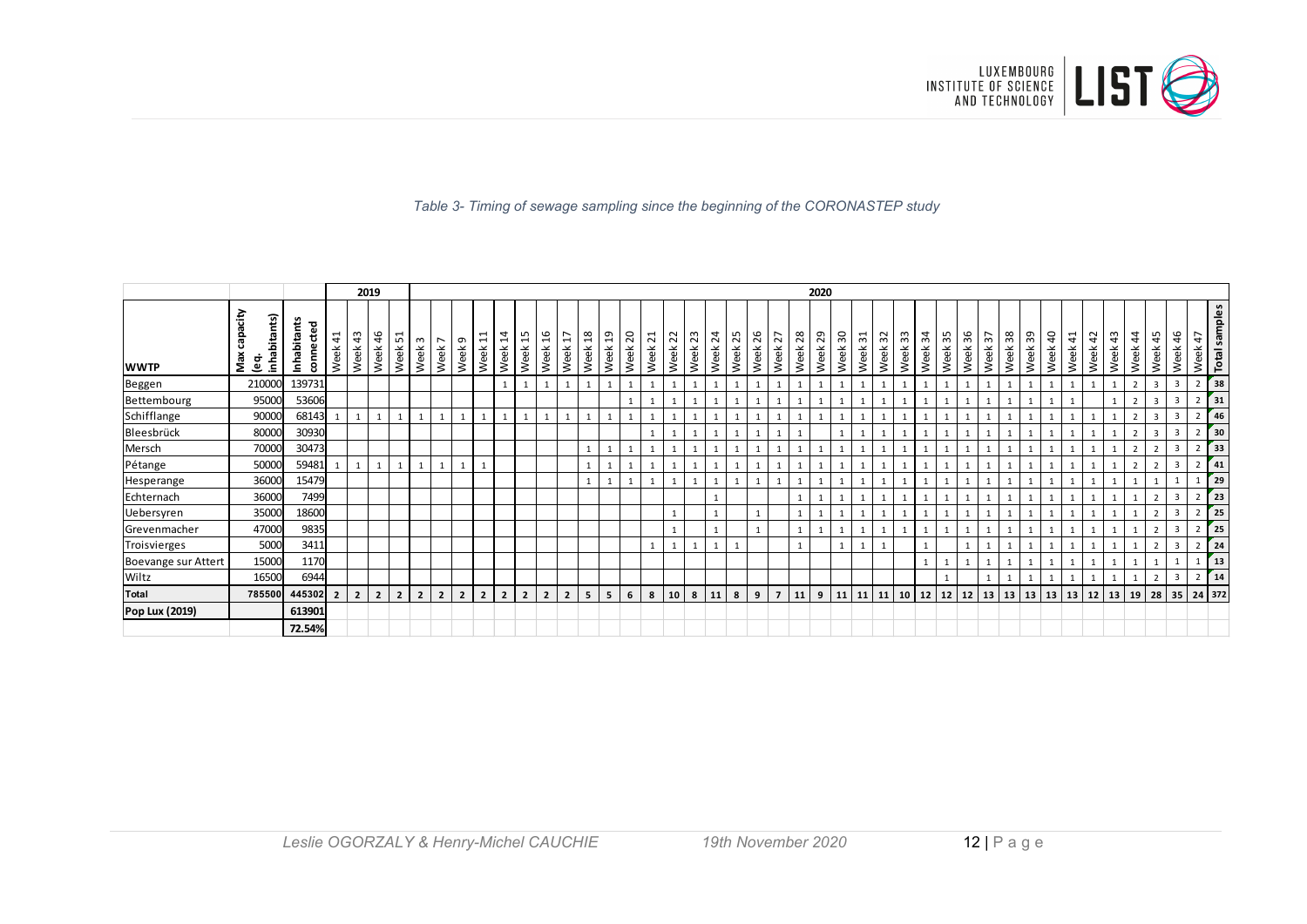# Materials and Methods



## **Sewage samples**

From March to November 2020, up to thirteen WWTPs were sampled at the inlet of the plant according to the planning presented in Table 2. The operators of the WWTPs sampled a 24-h composite sample of 96 samples according to your own sampling procedure. Composite sample was stored at 4°C until sample processing.

#### **Sample processing**

The samples were transported to the laboratory at 4°C and viral RNA was isolated on the day of sampling. Larger particles (debris, bacteria) were removed from the samples by pelleting using centrifugation at 2,400 x g for 20 min at 4°C. A volume of 120 mL of supernatant was filtered through Amicon® Plus-15 centrifugal ultrafilter with a cut-off of 10 kDa (Millipore) by centrifugation at 3,220 x g for 25 min at 4°C. The resulting concentrate was collected and 140 µL of each concentrate was then processed to extract viral RNA using the QIAamp Viral RNA mini kit (Qiagen) according to the manufacturer's protocol. Elution of RNA was done in 60 μL of elution buffer.

## **Real-time One-Step RT-PCR**

Samples are screened for the presence of *Sarbecovirus* (*Coronaviridae, Betacoronaviruses*) and/or SARS-CoV-2 virus RNA by two distinct real-time one-step RT-PCR, one on the E gene (Envelope small membrane protein) and the second on the N gene (nucleoprotein). The E gene real-time RT-PCR can detect *Sarbecoviruses*, i.e. SARS-CoV, SARS-CoV-2 and closely related bat viruses. In the context of the COVID19 pandemic, it can be assumed that only SARS-CoV-2 strains will be detected by this assay given that SARS-CoV virus has been eradicated and other bat viruses do not commonly circulate in the human population. The E gene assay is adapted from Corman et al. [17]. The N gene real-time RT-PCR assay (N1 assay) specifically detects SARS-CoV-2 virus. It is adapted from the CDC protocol<sup>1</sup>. The two primers/probe sets are presented in Table 3. The RTqPCR protocols and reagents were all provided by the LIH.

| <b>Target</b> | <b>Primer name</b> | Primer sequence (5' to 3')                     | <b>References</b> |
|---------------|--------------------|------------------------------------------------|-------------------|
| E gene        | E Sarbeco F1       | 5-ACAGGTACGTTAATAGTTAATAGCGT-3                 | Corman et al.,    |
|               | E Sarbeco R2       | 5-ATATTGCAGCAGTACGCACACA-3                     | 2020              |
|               | E Sarbeco P1       | 5'-FAM-ACACTAGCCATCCTTACTGCGCTTCG-BHQ1         |                   |
| N gene        | 2019-nCoV N1 Fw    | 5'-GAC CCC AAA ATC AGC GAA AT-3'               | <b>CDC</b>        |
|               | 2019-nCoV N1 Rv    | 5'-TCT GGT TAC TGC CAG TTG AAT CTG-3'          |                   |
|               | 2019-nCoV N1 Probe | 5'-FAM-ACC CCG CAT TAC GTT TGG TGG ACC-BHQ1-3' |                   |

#### *Table 4 – RT-qPCR primer-probe sets*

Each reaction contained 5 μL of RNA template, 5 μL of TaqPath 1-step RT-qPCR MasterMix (A15299, Life Technologies), 0.5 µL of each primer (20 µM) and probe (5 µM) and the reaction volume was adjusted to a final volume of 20 μL with molecular biology grade water. Thermal cycling reactions were carried out at 50 °C for 15 min, followed by 95 °C for 2 min and 45 cycles of 95 °C for 3 sec and 58°C (E gene) or 55°C (N gene) for 30 sec using a Viia7 Real-Time PCR Detection System (Life Technologies). Reactions were considered positive (limit of detection – LOD) if the cycle threshold (Ct value) was below 40 cycles.

<sup>1</sup> https://www.cdc.gov/coronavirus/2019-ncov/downloads/rt-pcr-panel-primer-probes.pdf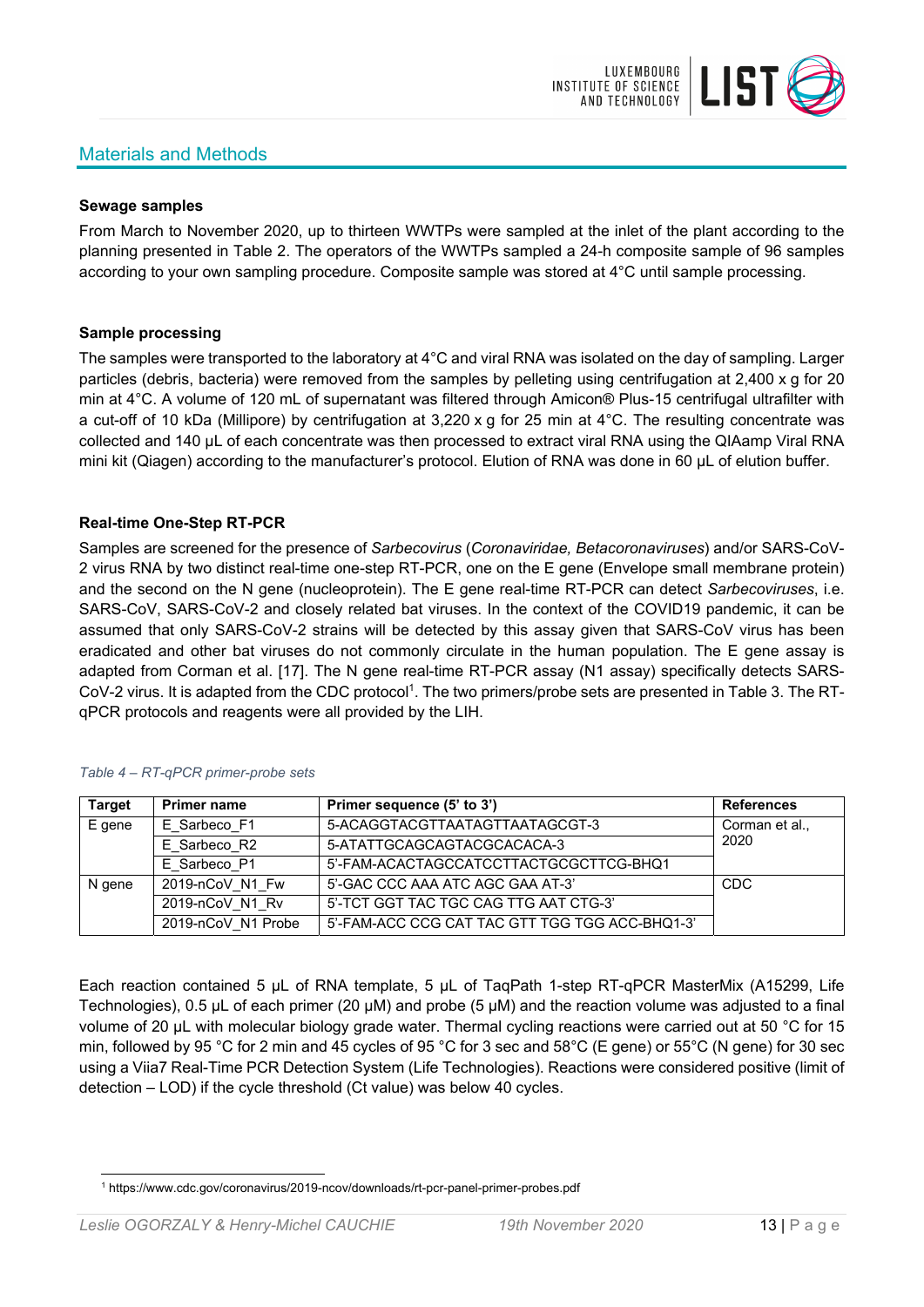

# **Controls**

A non-target RNA fragment commercially available (VetMAX™ Xeno™ IPC and VetMAX™ Xeno™ IPC Assay, ThermoFischer Scientific) was added to the viral RNA extract from sewage concentrates as an internal positive control (IPC). This IPC-RNA is used to control the performance of the RT-qPCR (E gene) and to detect the presence of RT-qPCR inhibitors.

Viral RNA copies quantification of both targeting genes in wastewater samples was performed using RT-qPCR standard curves generated using EDX SARS-CoV-2 Standard (Biorad). This standard is manufactured with synthetic RNA transcripts containing 5 targets (E, N, S, ORF1a, and RdRP genes of SARS-CoV-2, 200,000 copies/mL each).Using such a standard, the limits of quantification (LOQ) of both RT-qPCR assays were estimated to 1 RNA copy per reaction (Figure 6).



*Figure 8 – RT-qPCR standard curves established for both targeting genes (E gene and N gene) of SARS-CoV-2 using a commercially available standard (Biorad).* 

## **Data interpretation**

A sample is declared positive for the presence of SARS-CoV-2 if both targets (E and N gene) are detected with Ct values less than or equal to the LOQ. If only one target is detected or if target genes are detected with Ct values between the LOD and the LOQ, samples are reported as presumptive positive (+/-). A sample is declared negative when no target genes are detected (Ct values superior to the LOD).

In case of presumptive positive, sample is tested again using another RT-qPCR detection assay (Allplex 2019 nCoV Assay, Seegene). This commercially available detection kit is a multiplex real-time RT-PCR assay for simultaneous detection of three target genes of SARS-CoV-2 in a single tube. The assay is designed to detect RdRP and N genes specific for SARS-CoV-2, and E gene specific for all *Sarbecovirus* including SARS-CoV-2.

As shown in Figure 7, a good linear relationship  $(R^2: 0.92)$  was obtained between the SARS-CoV-2 RNA concentrations estimated using the E gene and the N gene, respectively. Therefore, only the E gene results were presented in this report.